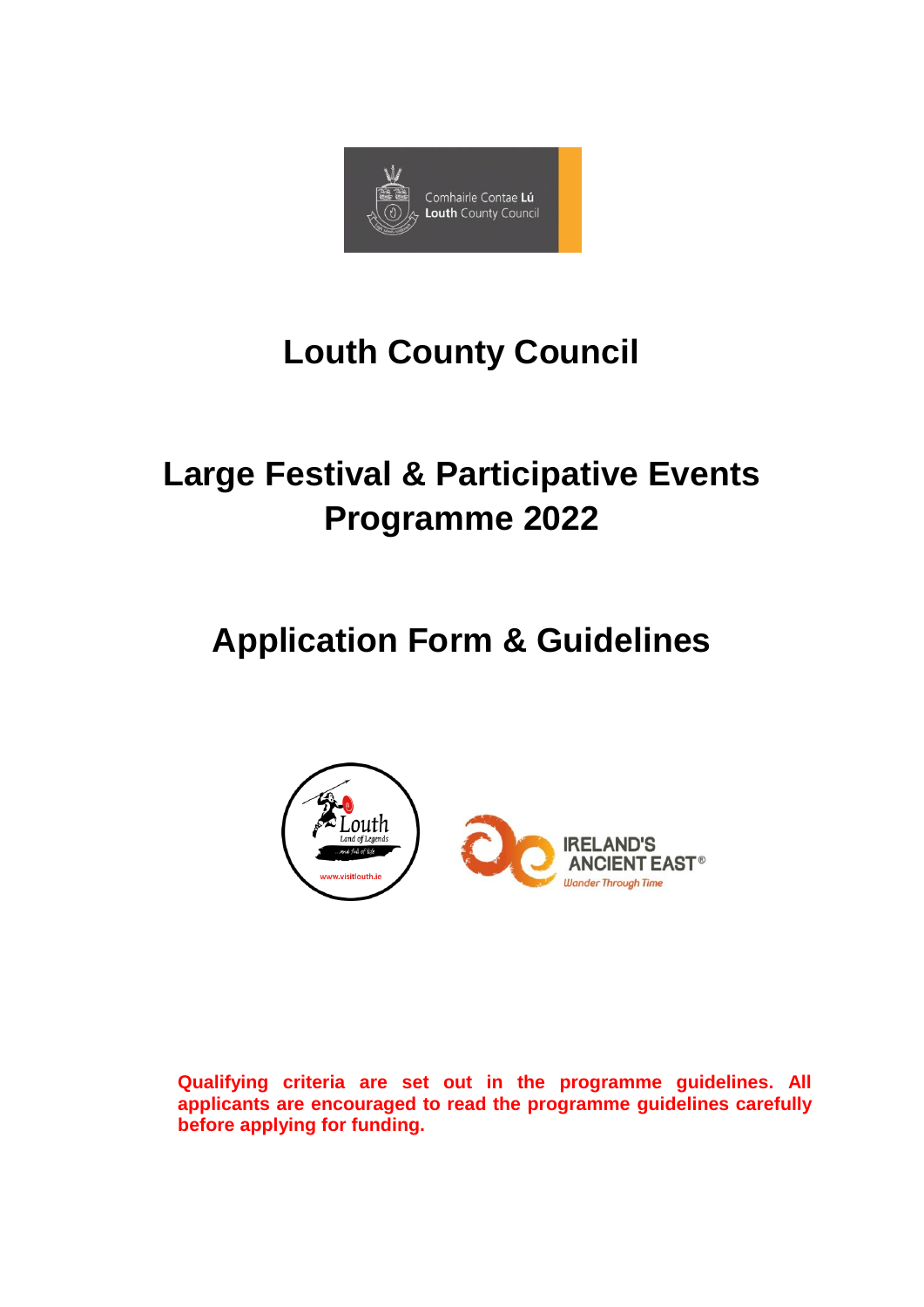

#### **Guidelines**

#### **What is the purpose of this initiative?**

Large festivals and participative events are an important component of the Irish tourism product offering. These festivals / participative events provide opportunities to showcase culture, people and places, thereby greatly improving visitor experience of Ireland. This programme aims to enhance the growth, quality, competitiveness and sustainability of tourism in Louth by improving the visitor experience. Support is provided by way of funding from Fáilte Ireland.

#### **Who is eligible to apply?**

The programme is aimed at **larger festivals and participative events** which attract international visitors to the area while generating economic benefits for the host locality, surrounding areas while raising awareness of the region internationally.

Successful applicants must demonstrate how they will:

- Aim to deliver a substantial number of bed nights in County Louth.
- **•** Build on Irish Tourisms key strengths
- Provide tourists with brilliant visitor experiences
- Align their festival with Fáilte Ireland's **Ireland's Ancient East** brand strategy
- Generate motivating online content which can be used for future tourism promotion.

#### *There is no guarantee of funding for events even if you achieve the minimum eligibility criteria. The fund is limited and eligible applications will be evaluated on a competitive basis.*

#### **What types of Events will be funded?**

Various types of Festivals & Events will be considered for funding – however they must have a strong focus on attracting visitors to County Louth and should have the potential to be repeated. Particular emphasis should be placed on aligning the festival with the Ireland's Ancient East brand. This funding is aimed at large festivals & events that fit into one of the following categories:

- General festivals (i.e. literary, historic, traditional culture or family focussed)
- Arts, Music & Theatre
- Food & Drink
- Sports & Outdoors.

#### **The following categories of festival & participative events are ineligible for this funding arrangement:**

- Purely commercial events with limited tourism appeal
- Agricultural shows & countryside fairs with limited tourism appeal
- Spectator based sporting events
- Circuses and carnivals
- **Conferences**
- Christmas fairs and markets.



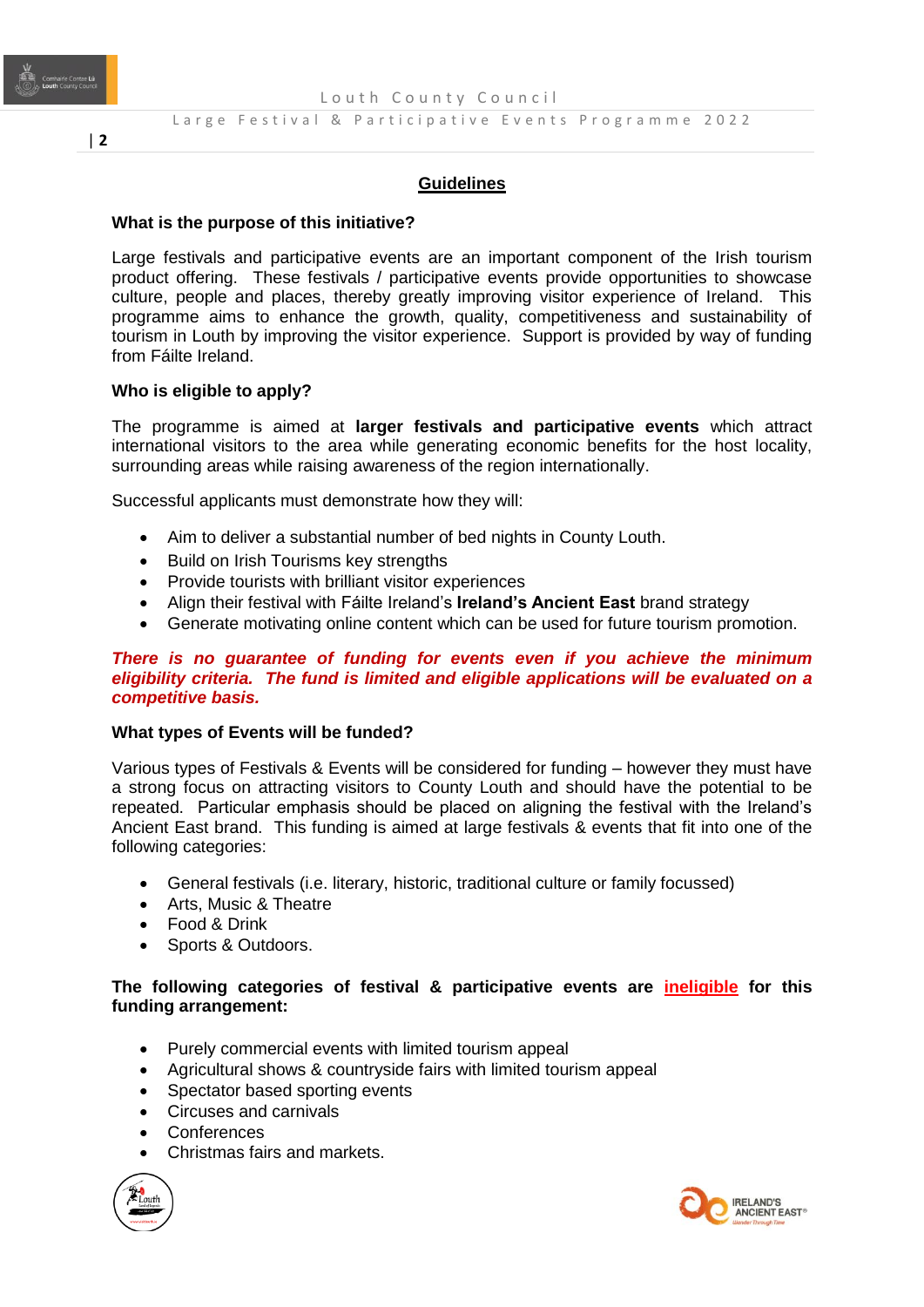Louth County Council

# **What items and expenses are excluded from the fund?**

- Infrastructural / tourism development projects / capital costs for the county
- Spend on alcoholic beverages*,* fines, penalty payments, legal cost, audit fees, financial consultancy fees and wages and salaries of consultants
- In general the cost of items for resale are ineligible
- Costs which have been or are being covered by other funding sources.
- Items including, but not limited to, operational costs, overheads, administrative expenses for the event team and organisers including salaries, rent, phone, office supplies, postage, photocopying, food, accommodation, travel expenses and subsistence.
- Fines, penalty payments, legal costs, audit fees and financial consultancy fees.

A full list will be issued with your letter of offer should you be successful.

# **How do I apply?**

You should apply directly to Louth County Council. Only completed applications received via the approved application form will be considered. The completed form must be sent to

# **Festival Grant Funding**

Susan L Murphy, Louth County Council, Economic Development Section, Town Hall, Crowe Street, Dundalk, Co. Louth, A91 W20C

**Or sent by email to: [tourism@louthcoco.ie](mailto:tourism@louthcoco.ie)**

**Closing Date: 5pm, Friday, 22nd April 2022**



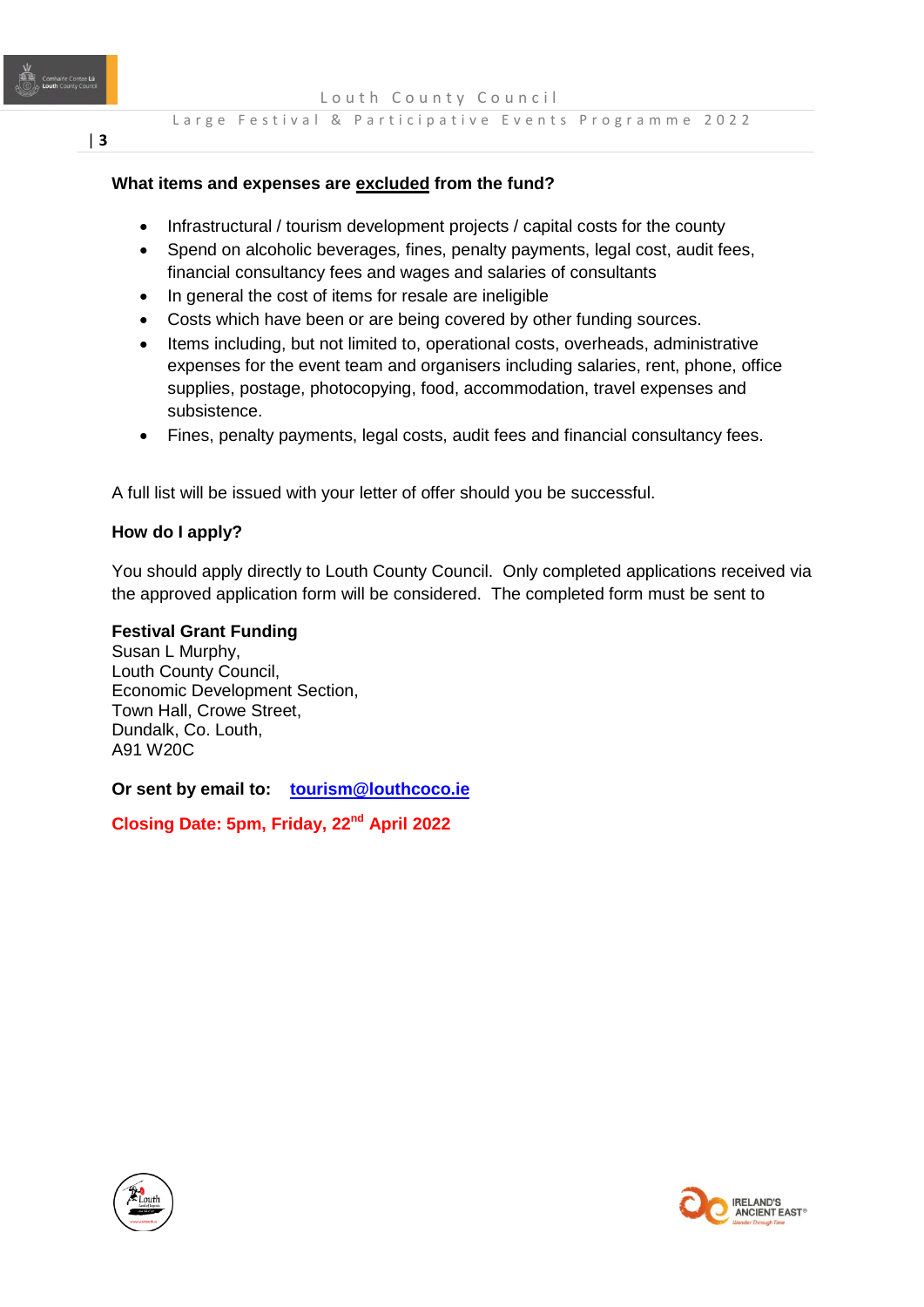

You may also submit accompanying additional documentation with your completed application form if you feel this is appropriate.

# **How will I know if my group has been successful?**

Successful applicants will receive a Letter of Offer. This letter will form the contract between Louth County Council and the organiser and will detail all conditions and requirements attached to the grant. Any possible grant offer can only be made to the party identified and named in the application form.

A list of successful applicants will be published on the Louth County Council website stating the name and date of the event taking place.

# **If I am successful how do I draw down the Fund?**

Payment will only be made after the event has taken place. In order to receive the payment, the successful applicant must complete a *Post Event Report* which will be provided by Louth County Council and include invoices, evidence that the event has taken place (e.g. photographic evidence, press coverage, flyers, etc.). You must include Louth County Council, Louth Land of Legends and Ireland's Ancient East Logo in all materials, publications, programmes and on all social media platforms. Your festival / event must run in accordance with Louth County Council's Event Management Guidelines. Details will be included in your letter of offer. Submission of incomplete documentation may result in funding being reduced or withdrawn.

# **Funding not claimed by the agreed deadline will be cancelled**.

#### **Acknowledgement**

Once you have been notified that you have been successful in receiving funding*, you must ensure that your event is promoted as part of this initiative and appropriate guidelines to support this will be included with the letter of offer which must be adhered to.* 





| **4**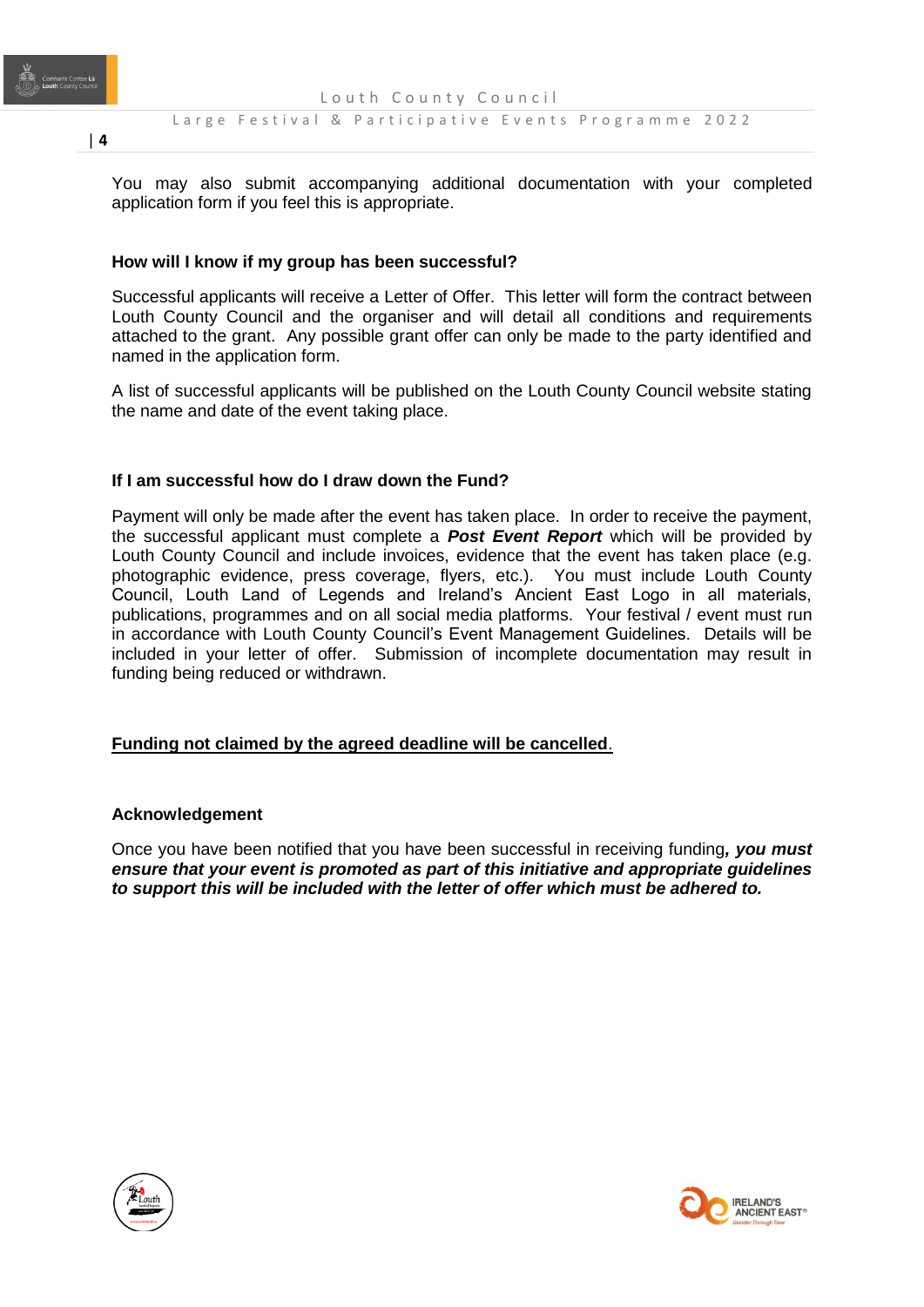

Louth County Council

Large Festival & Participative Events Programme 2022

# | **5**

# **Large Festival & Participative Events Programme 2022**

# **APPLICATION FORM**

| <b>Applicant Details</b> |  |  |
|--------------------------|--|--|
| Name of Applicant /      |  |  |
| Organisation:            |  |  |
| <b>Address of</b>        |  |  |
| <b>Applicant /</b>       |  |  |
| <b>Organisation:</b>     |  |  |

п

٦

| <b>Contact Person's Details</b> |  |
|---------------------------------|--|
| Name:                           |  |
| Title:                          |  |
| <b>Email address:</b>           |  |
| <b>Contact number:</b>          |  |

| <b>Festival / Event Details</b> |  |
|---------------------------------|--|
| <b>Festival / Event</b>         |  |
| Name:                           |  |
|                                 |  |
| <b>Dates</b>                    |  |
| <b>Location (Town)</b>          |  |
| Is the Festival /               |  |
| <b>Event New or</b>             |  |
| <b>Existing?</b>                |  |
|                                 |  |
| <b>Frequency of</b>             |  |
| <b>Festival/Event?</b>          |  |
| <b>Festival / Event</b>         |  |
| operating since?                |  |
|                                 |  |
| Name of Company /               |  |
| organisation in<br>ownership:   |  |
| <b>Festival / Event</b>         |  |
| office address:                 |  |
|                                 |  |
|                                 |  |



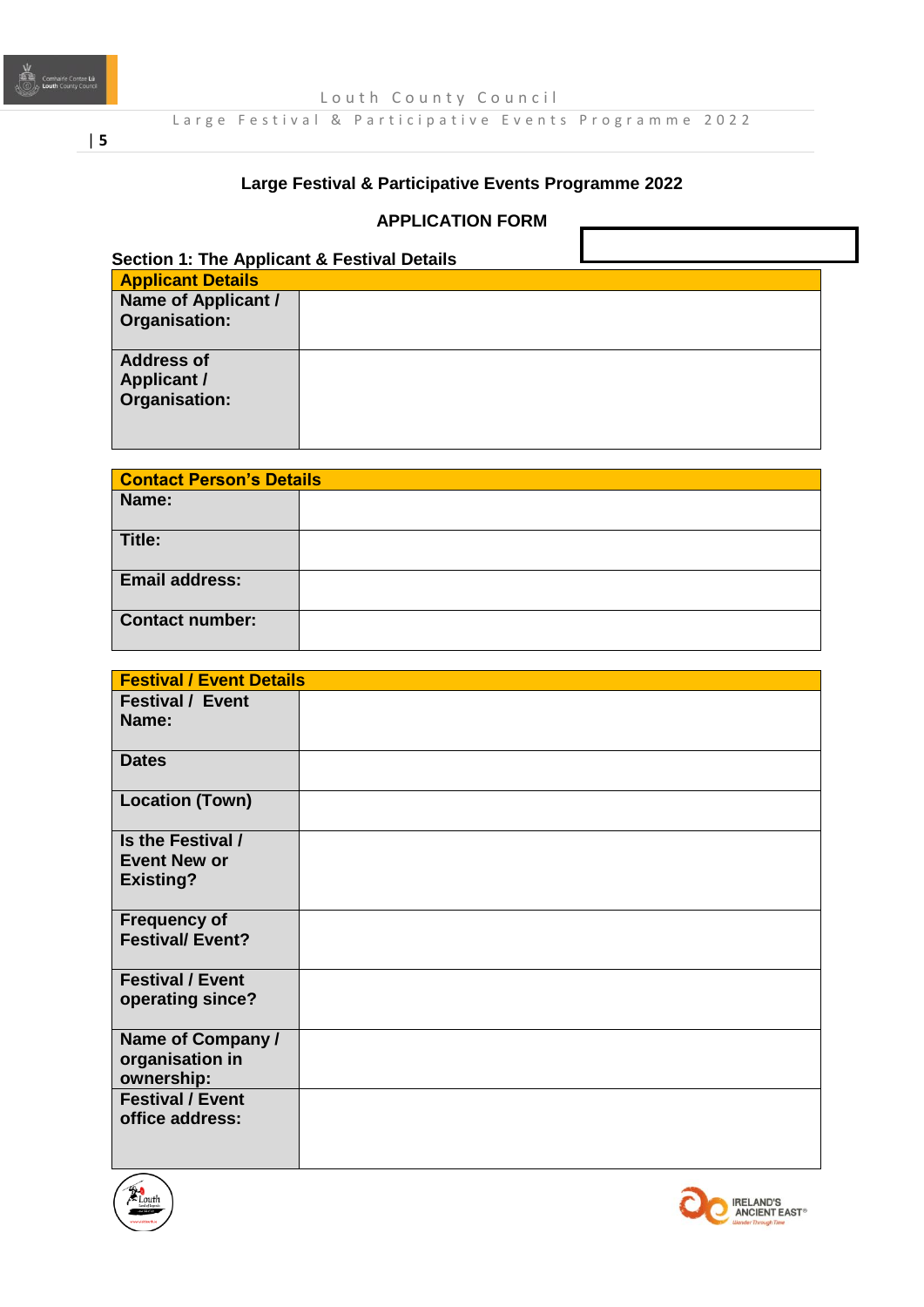

Louth County Council

#### Large Festival & Participative Events Programme 2022

# **Section 2: The Festival / Event's Appeal to Tourists**

*The purpose of this section is to give a strong understanding of (a) your festival / event and (b) how it entertains and / or draws tourists to the locality.* 

|                       | General i.e. literary, historic, traditional culture or children focused |  |  |
|-----------------------|--------------------------------------------------------------------------|--|--|
| Arts, Music & Theatre |                                                                          |  |  |
| Food & Drink          |                                                                          |  |  |
|                       | Sports & Outdoors i.e. walking, running, etc.                            |  |  |

**Please give a detailed description the festival / event, including the rationale for its existence, unique selling points and vision for its future. (Maximum of 150 words.)**



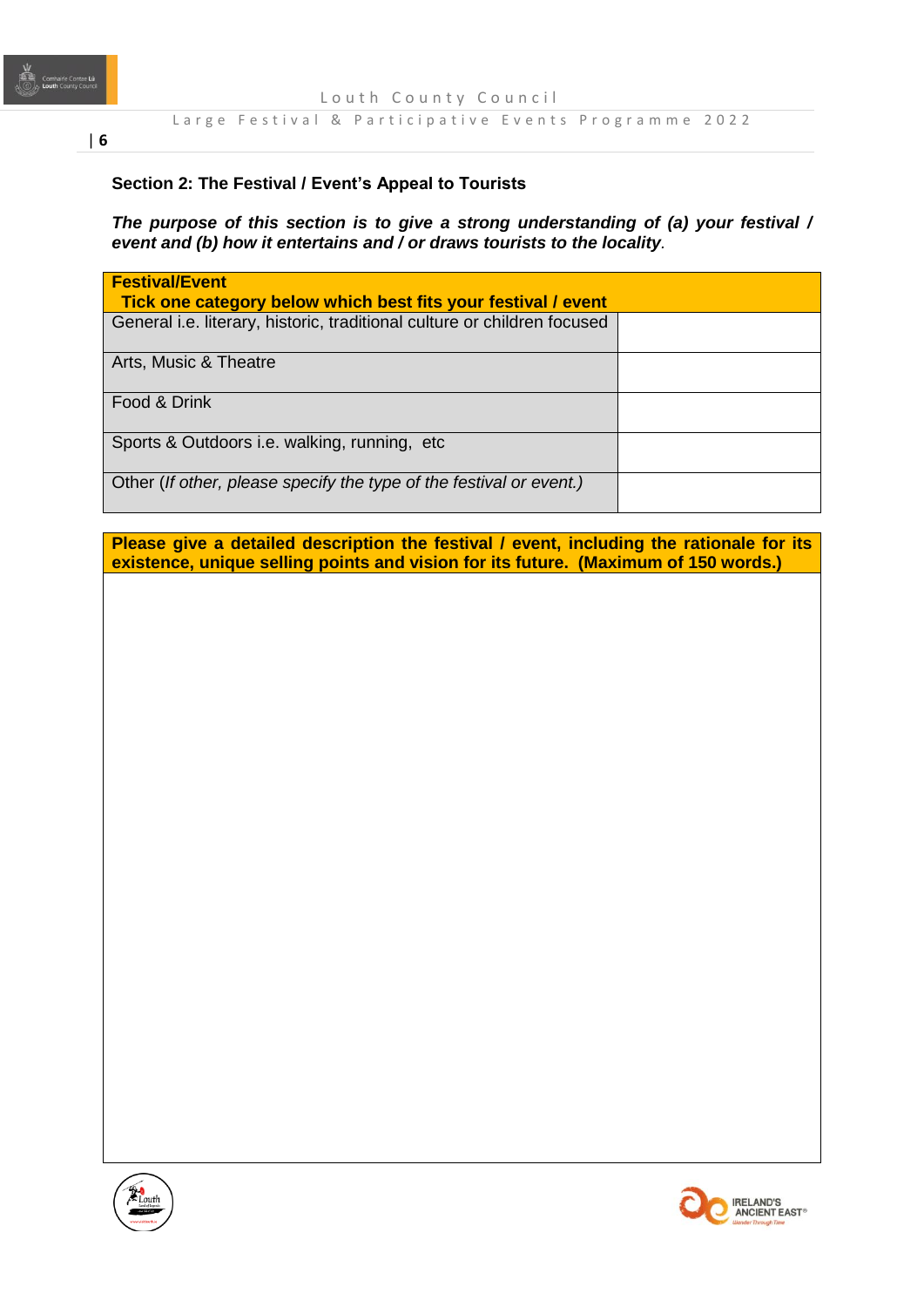# | **7**

**How does the festival or event help to entertain and / or draw tourists to the locality? (Maximum of 150 words.)**



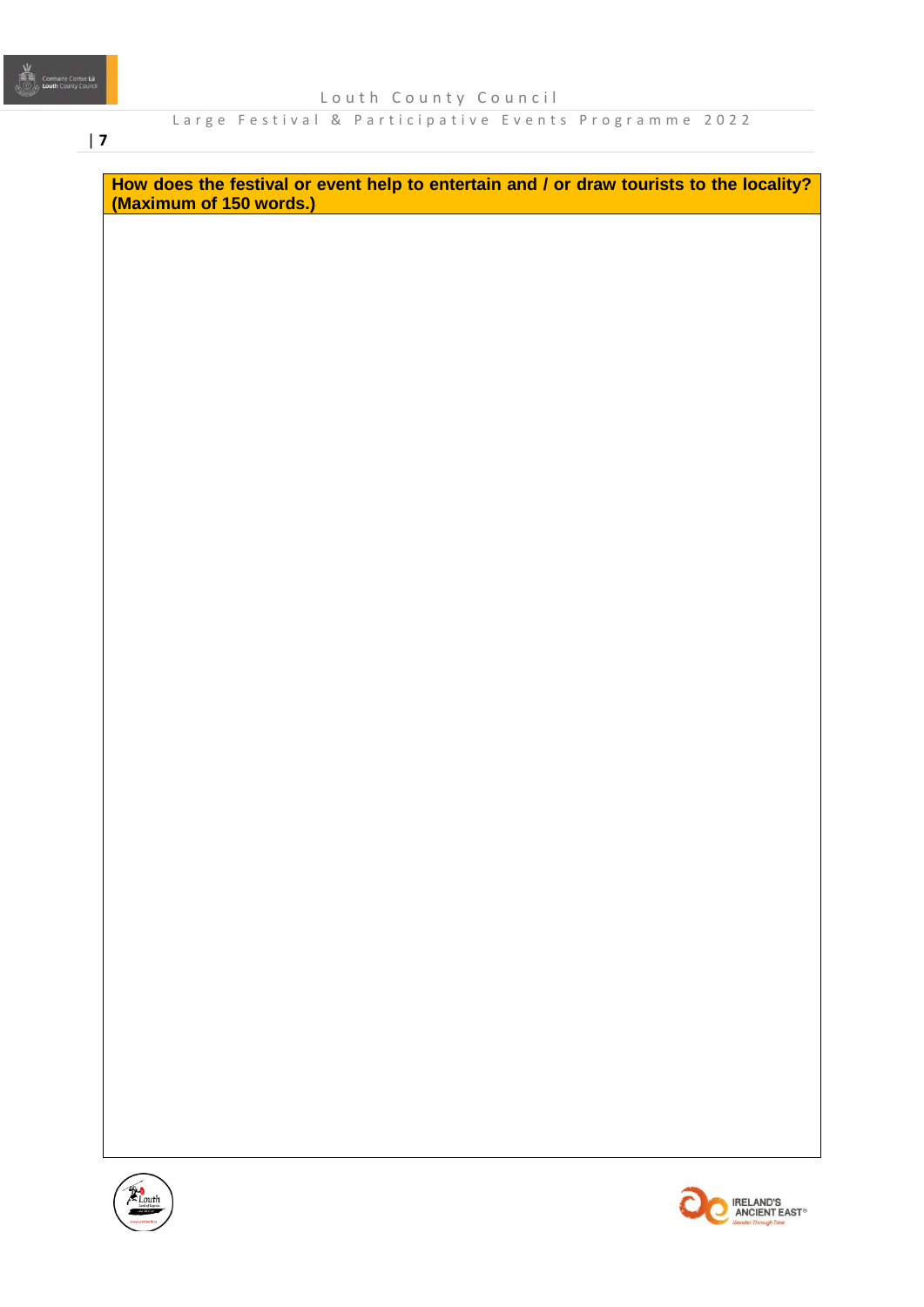| **8**

**Please outline the Festival 2022 Programme highlights**

**Outline any changes to Festival Programme in 2022 from previous festivals** 



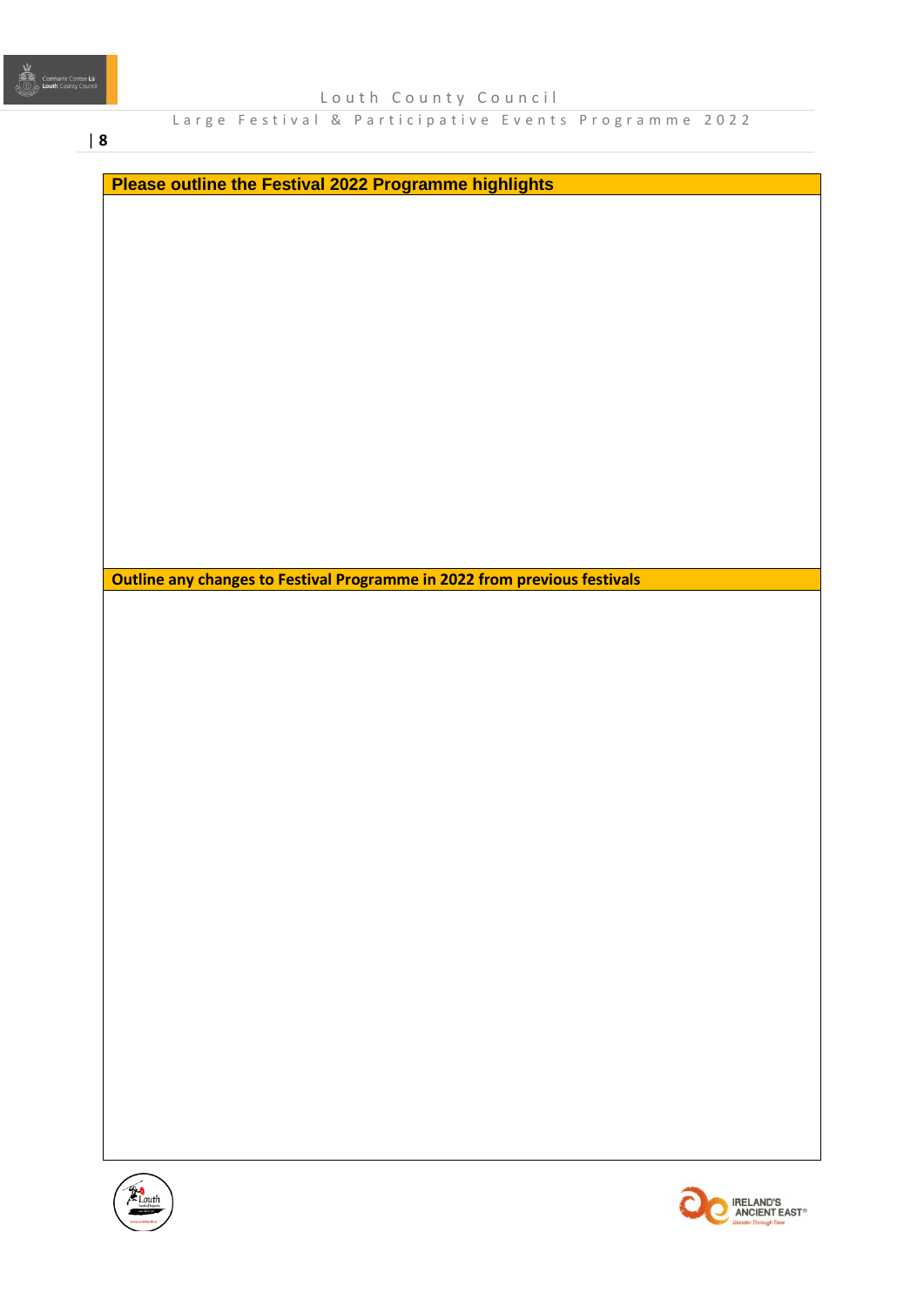| **9**

| Provide a profile of the domestic fanbase and insights on why the festival appeals to this market                                                                                                                                                                                                                                            |  |  |                                                    |
|----------------------------------------------------------------------------------------------------------------------------------------------------------------------------------------------------------------------------------------------------------------------------------------------------------------------------------------------|--|--|----------------------------------------------------|
|                                                                                                                                                                                                                                                                                                                                              |  |  |                                                    |
|                                                                                                                                                                                                                                                                                                                                              |  |  |                                                    |
|                                                                                                                                                                                                                                                                                                                                              |  |  |                                                    |
|                                                                                                                                                                                                                                                                                                                                              |  |  |                                                    |
|                                                                                                                                                                                                                                                                                                                                              |  |  |                                                    |
|                                                                                                                                                                                                                                                                                                                                              |  |  |                                                    |
|                                                                                                                                                                                                                                                                                                                                              |  |  |                                                    |
|                                                                                                                                                                                                                                                                                                                                              |  |  |                                                    |
|                                                                                                                                                                                                                                                                                                                                              |  |  |                                                    |
|                                                                                                                                                                                                                                                                                                                                              |  |  |                                                    |
|                                                                                                                                                                                                                                                                                                                                              |  |  |                                                    |
|                                                                                                                                                                                                                                                                                                                                              |  |  |                                                    |
|                                                                                                                                                                                                                                                                                                                                              |  |  |                                                    |
|                                                                                                                                                                                                                                                                                                                                              |  |  |                                                    |
|                                                                                                                                                                                                                                                                                                                                              |  |  |                                                    |
|                                                                                                                                                                                                                                                                                                                                              |  |  |                                                    |
|                                                                                                                                                                                                                                                                                                                                              |  |  |                                                    |
|                                                                                                                                                                                                                                                                                                                                              |  |  |                                                    |
|                                                                                                                                                                                                                                                                                                                                              |  |  |                                                    |
|                                                                                                                                                                                                                                                                                                                                              |  |  |                                                    |
|                                                                                                                                                                                                                                                                                                                                              |  |  |                                                    |
| Provide a profile of the international fanbase and insights on why the festival appeals to this                                                                                                                                                                                                                                              |  |  |                                                    |
| market                                                                                                                                                                                                                                                                                                                                       |  |  |                                                    |
|                                                                                                                                                                                                                                                                                                                                              |  |  |                                                    |
|                                                                                                                                                                                                                                                                                                                                              |  |  |                                                    |
|                                                                                                                                                                                                                                                                                                                                              |  |  |                                                    |
|                                                                                                                                                                                                                                                                                                                                              |  |  |                                                    |
|                                                                                                                                                                                                                                                                                                                                              |  |  |                                                    |
|                                                                                                                                                                                                                                                                                                                                              |  |  |                                                    |
|                                                                                                                                                                                                                                                                                                                                              |  |  |                                                    |
|                                                                                                                                                                                                                                                                                                                                              |  |  |                                                    |
|                                                                                                                                                                                                                                                                                                                                              |  |  |                                                    |
|                                                                                                                                                                                                                                                                                                                                              |  |  |                                                    |
|                                                                                                                                                                                                                                                                                                                                              |  |  |                                                    |
|                                                                                                                                                                                                                                                                                                                                              |  |  |                                                    |
|                                                                                                                                                                                                                                                                                                                                              |  |  |                                                    |
|                                                                                                                                                                                                                                                                                                                                              |  |  |                                                    |
|                                                                                                                                                                                                                                                                                                                                              |  |  |                                                    |
|                                                                                                                                                                                                                                                                                                                                              |  |  |                                                    |
|                                                                                                                                                                                                                                                                                                                                              |  |  |                                                    |
|                                                                                                                                                                                                                                                                                                                                              |  |  |                                                    |
|                                                                                                                                                                                                                                                                                                                                              |  |  |                                                    |
|                                                                                                                                                                                                                                                                                                                                              |  |  |                                                    |
|                                                                                                                                                                                                                                                                                                                                              |  |  |                                                    |
|                                                                                                                                                                                                                                                                                                                                              |  |  |                                                    |
|                                                                                                                                                                                                                                                                                                                                              |  |  |                                                    |
|                                                                                                                                                                                                                                                                                                                                              |  |  |                                                    |
|                                                                                                                                                                                                                                                                                                                                              |  |  |                                                    |
|                                                                                                                                                                                                                                                                                                                                              |  |  |                                                    |
|                                                                                                                                                                                                                                                                                                                                              |  |  | <b>IRELAND'S</b>                                   |
| $\begin{picture}(120,10) \put(0,0){\line(1,0){155}} \put(15,0){\line(1,0){155}} \put(15,0){\line(1,0){155}} \put(15,0){\line(1,0){155}} \put(15,0){\line(1,0){155}} \put(15,0){\line(1,0){155}} \put(15,0){\line(1,0){155}} \put(15,0){\line(1,0){155}} \put(15,0){\line(1,0){155}} \put(15,0){\line(1,0){155}} \put(15,0){\line(1,0){155}}$ |  |  | <b>ANCIENT EAST®</b><br><b>Wander Through Time</b> |
|                                                                                                                                                                                                                                                                                                                                              |  |  |                                                    |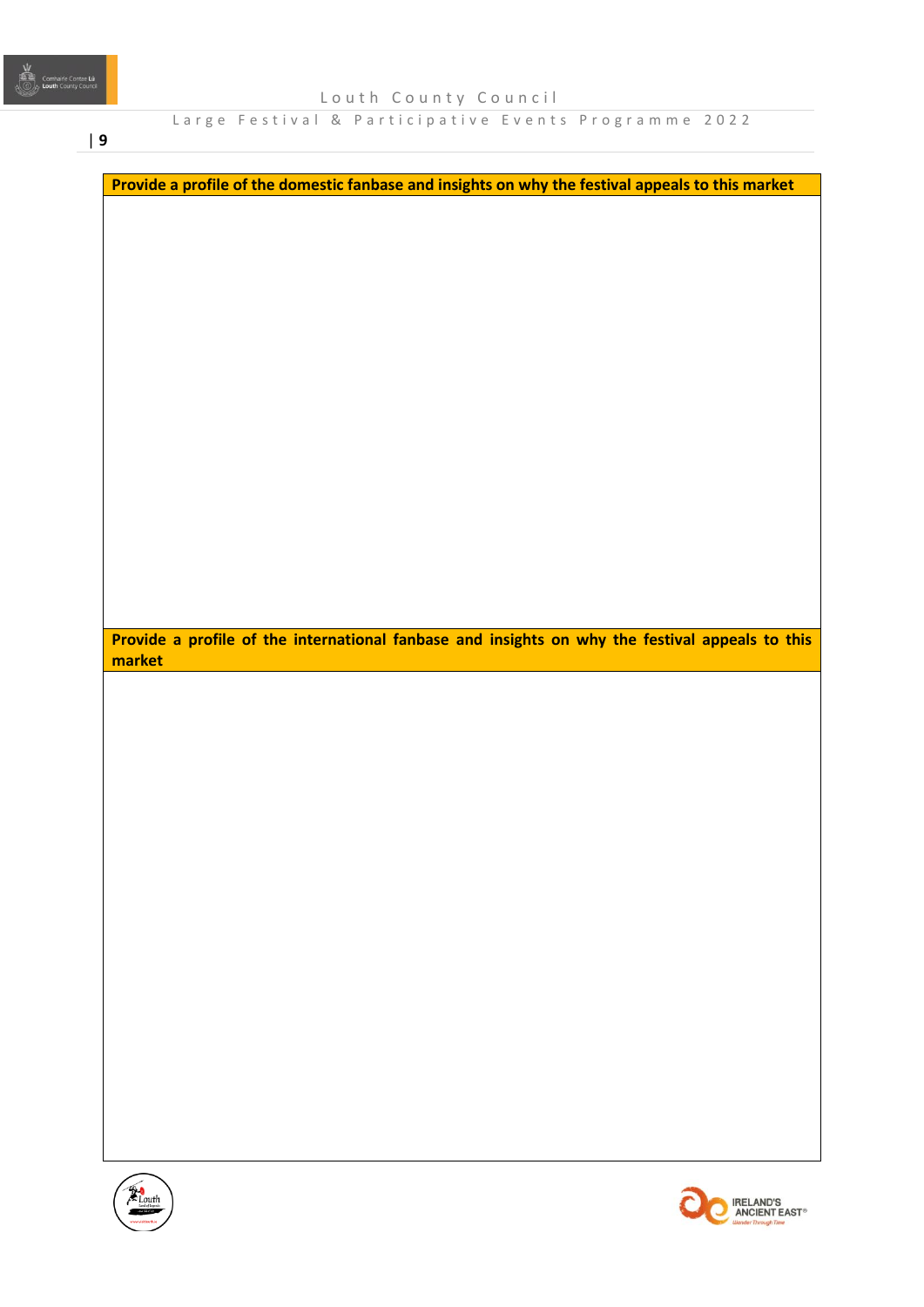

# | **10**

**How does the festival / event help to showcase the locality's culture, heritage or landscape? In answering this question, applicants may wish to refer to information given in reply to an earlier question. (Maximum of 150 words.)**



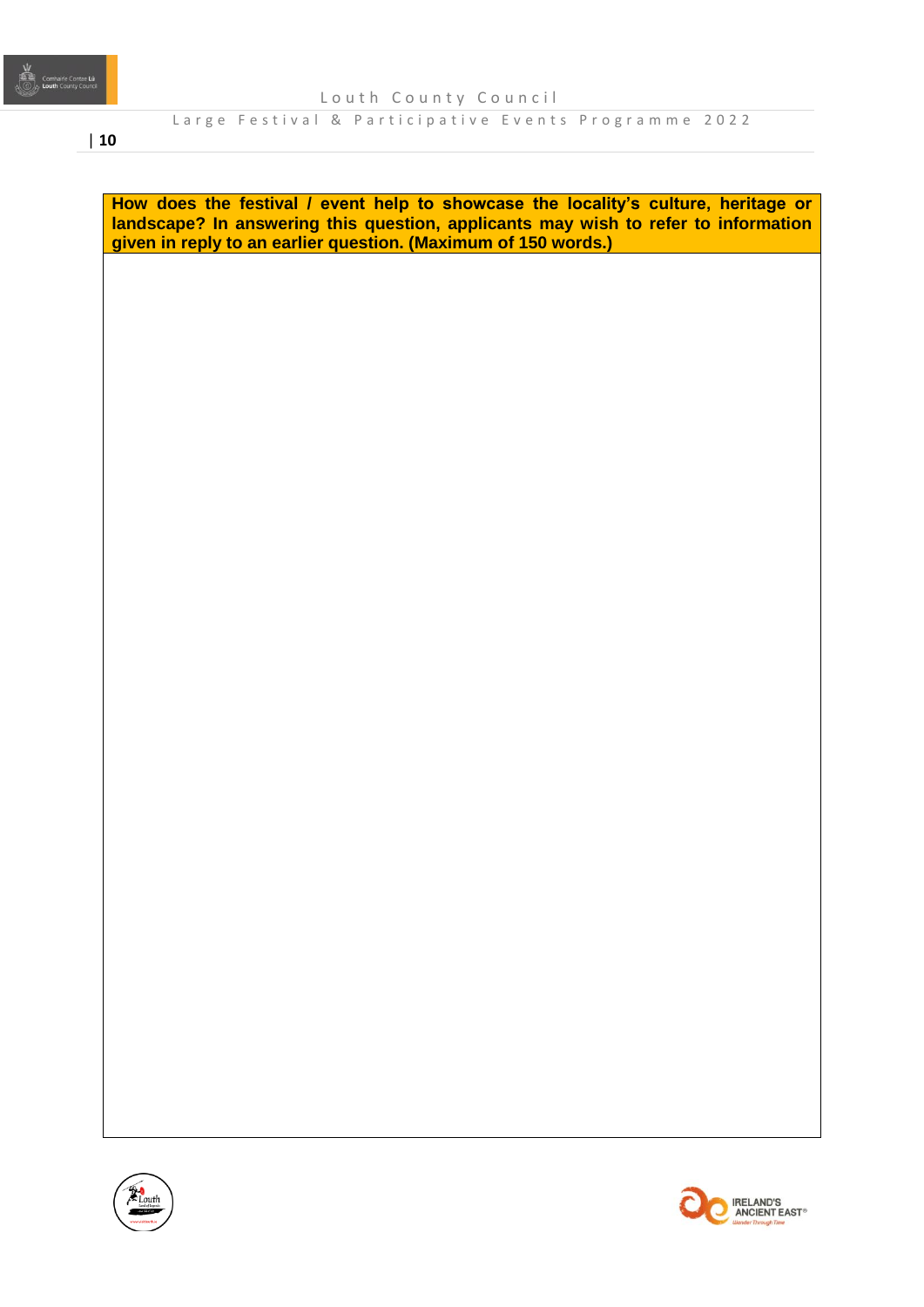

#### Large Festival & Participative Events Programme 2022

#### **Section 3: Marketing**

*The purpose of this section is to give details of your marketing strategy and, where relevant, sales activation. If you have prepared a marketing plan please provide a copy of it in support of your funding application.* 

**How will you promote the festival / event to tourists? In addressing this question, please detail (a) the target market segments and (b) why these activities were chosen. (Maximum of 100 words.)**



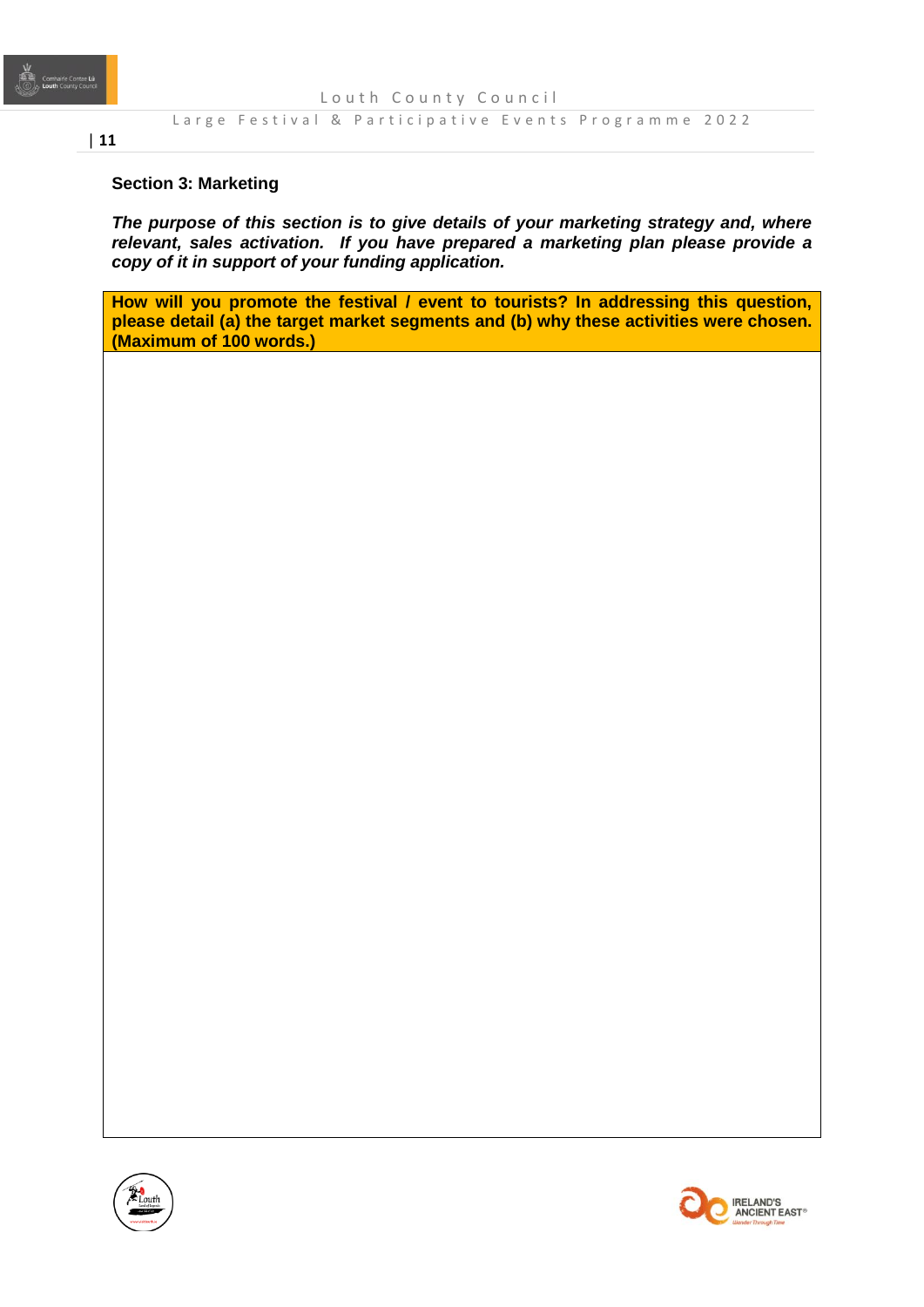#### | **12**

**Provide details of any joint marketing initiatives, cross selling, publicity and promotions with other festivals, accommodation providers, tour operators, etc. (Maximum of 100 words.)**



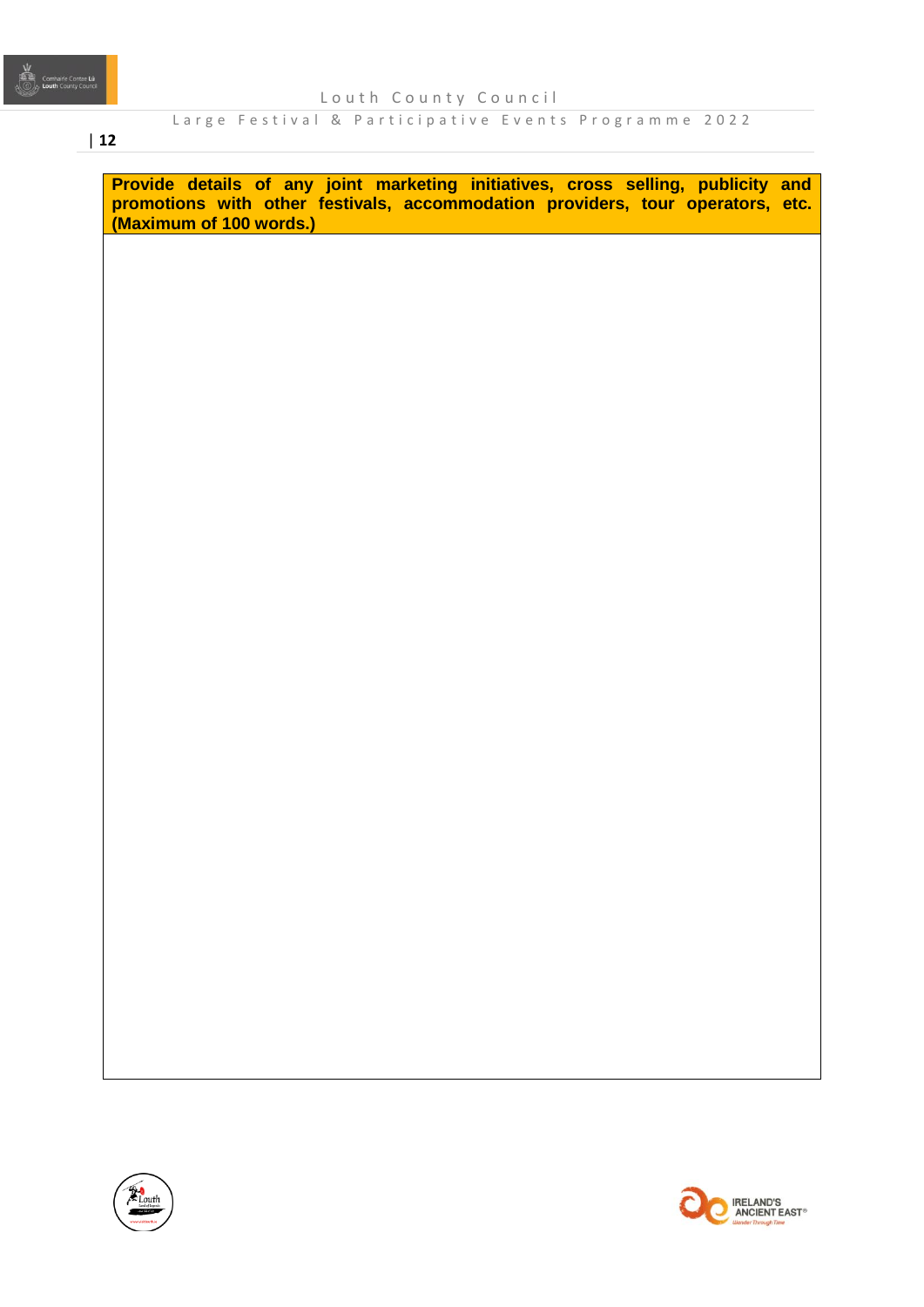

#### Large Festival & Participative Events Programme 2022

### **Section 4: Digital Capability**

*The purpose of this section is to give details of your plans to make tourists aware of the festival / event digitally and to build an active on-line community.* 

**How does the festival / event's online presence generate interest among tourists? Where possible provide links to relevant digital content. Show how you will align this event with Ireland's Ancient East Brand and VisitLouth.ie brand (Maximum of 100 words.)**



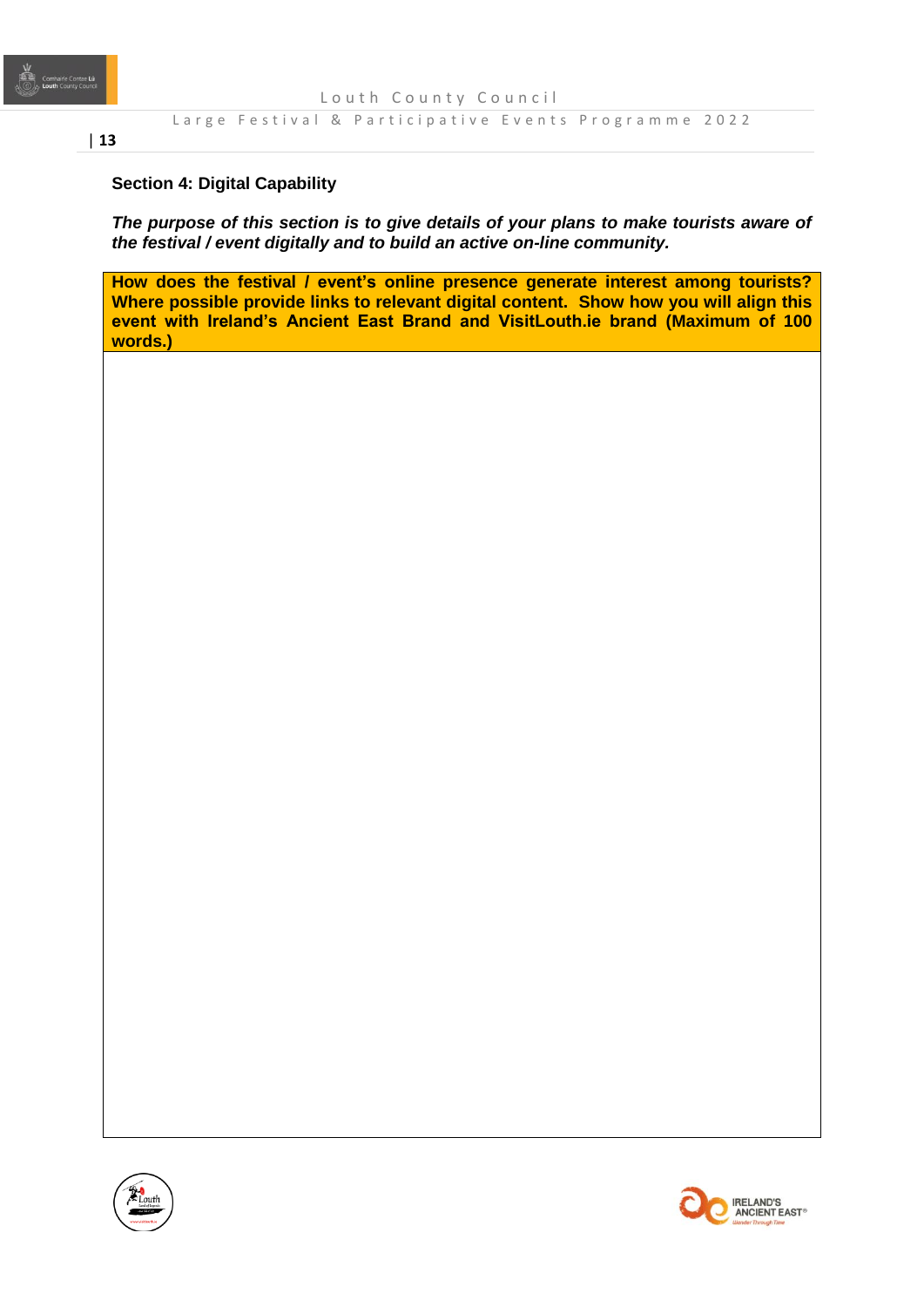# | **14**

**How does the festival / event utilise social media channels to generate interest among tourists. Relevant social media channels may include Facebook, Twitter, YouTube, Instagram, Snapchat and other platforms. (Maximum of 100 words.)**



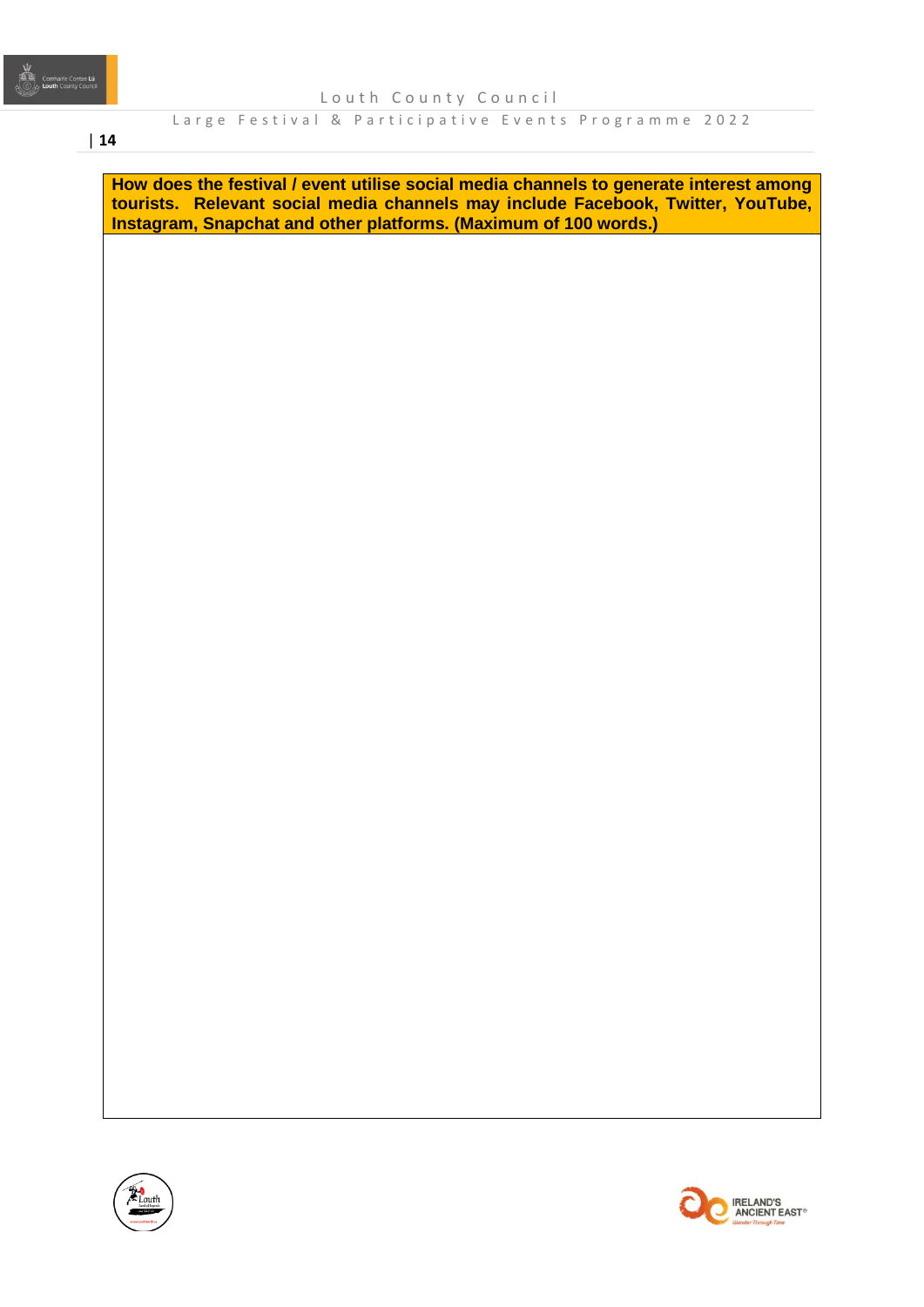

#### Large Festival & Participative Events Programme 2022

# **Section 5: The Organising & Delivery Team**

*The purpose of this section is to give details of those who will be involved in setting up and delivering the festival / event.* 

| Team & Staffing                                                                                      |  |
|------------------------------------------------------------------------------------------------------|--|
| Number of Committee / Board Members:                                                                 |  |
| Number of Voluntary Members:                                                                         |  |
| How many volunteers will be engaged during<br>the planning and operation of the festival /<br>event: |  |

| <b>Key Team Members -</b>                                                                                                                                   |                            |  |  |  |
|-------------------------------------------------------------------------------------------------------------------------------------------------------------|----------------------------|--|--|--|
| Please provide details of the background and experience of the key individuals /<br>companies who deliver the festival / event (add more rows if required). |                            |  |  |  |
| <b>Name</b>                                                                                                                                                 | Role & relevant experience |  |  |  |
|                                                                                                                                                             |                            |  |  |  |
|                                                                                                                                                             |                            |  |  |  |
|                                                                                                                                                             |                            |  |  |  |
|                                                                                                                                                             |                            |  |  |  |
|                                                                                                                                                             |                            |  |  |  |
|                                                                                                                                                             |                            |  |  |  |
|                                                                                                                                                             |                            |  |  |  |
|                                                                                                                                                             |                            |  |  |  |
|                                                                                                                                                             |                            |  |  |  |
|                                                                                                                                                             |                            |  |  |  |
|                                                                                                                                                             |                            |  |  |  |



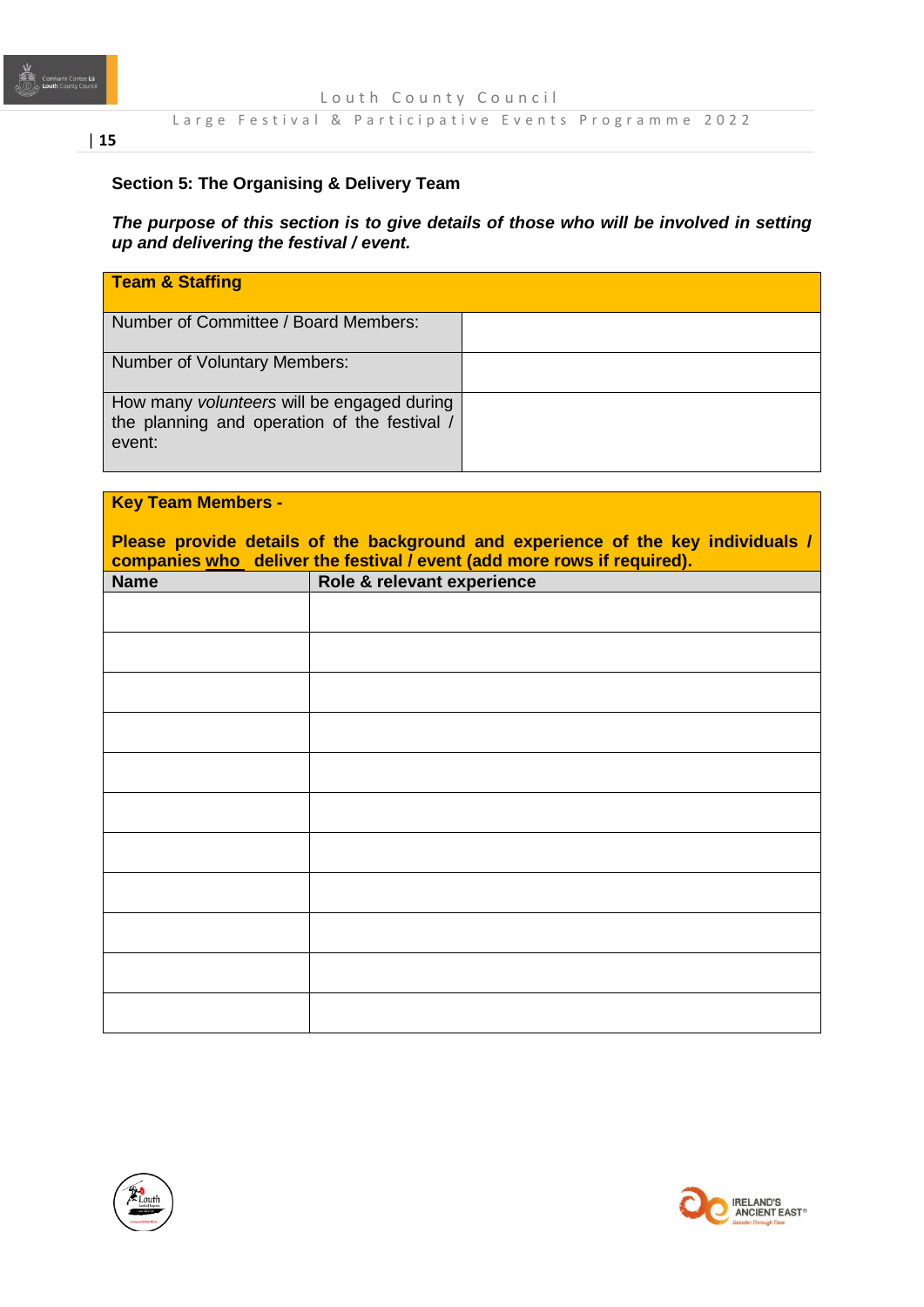

# Large Festival & Participative Events Programme 2022

# **Section 6: Tourism Benefits**

*The details provided in this section will be used to establish the scale of the festival / event in terms of the likely number of tourists attending and bed-nights arising.* 

| <b>Performance Metrics</b>                                                                                                                                                                                                                                                                         |                                        |                                                                       |                            |                                      |         |
|----------------------------------------------------------------------------------------------------------------------------------------------------------------------------------------------------------------------------------------------------------------------------------------------------|----------------------------------------|-----------------------------------------------------------------------|----------------------------|--------------------------------------|---------|
| <b>Audience / Participant Statistics</b>                                                                                                                                                                                                                                                           |                                        | <b>Results for</b><br>2021 or<br><b>Most</b><br><b>Recent</b><br>Year | <b>Projections</b><br>2022 | <b>How was</b><br>data<br>collected? |         |
|                                                                                                                                                                                                                                                                                                    |                                        | <b>Ticketed</b>                                                       |                            |                                      |         |
| A                                                                                                                                                                                                                                                                                                  | Attendance:                            | Non Ticketed                                                          |                            |                                      |         |
|                                                                                                                                                                                                                                                                                                    |                                        | Total<br>attendance                                                   |                            |                                      |         |
|                                                                                                                                                                                                                                                                                                    | Taking the total                       | % Local*                                                              |                            |                                      |         |
|                                                                                                                                                                                                                                                                                                    | attendance figure                      | % Domestic*                                                           |                            |                                      |         |
| B                                                                                                                                                                                                                                                                                                  | above, please provide<br>the following | % Overseas*                                                           |                            |                                      |         |
|                                                                                                                                                                                                                                                                                                    | breakdown                              |                                                                       |                            |                                      |         |
|                                                                                                                                                                                                                                                                                                    |                                        |                                                                       |                            |                                      | How was |
| How many events, on average, did / will<br>$\mathsf C$<br>each individual attend?                                                                                                                                                                                                                  |                                        | <b>Entire Event</b>                                                   | <b>Entire</b><br>Event     | data<br>collected?                   |         |
| Of those who stayed overnight in the area,<br>what is the average number of nights<br>D<br>spent locally?                                                                                                                                                                                          |                                        |                                                                       |                            |                                      |         |
| Notes:<br>*Local- Those living within a 65km or 40 mile radius / within the county.<br>*Domestic- Those living beyond a 65km or 40 mile radius / outside the county.<br>*Overseas – Those living outside the Republic of Ireland.<br>Please give additional details that you feel may be relevant: |                                        |                                                                       |                            |                                      |         |
|                                                                                                                                                                                                                                                                                                    |                                        |                                                                       |                            |                                      |         |
|                                                                                                                                                                                                                                                                                                    |                                        |                                                                       |                            |                                      |         |
|                                                                                                                                                                                                                                                                                                    |                                        |                                                                       |                            |                                      |         |
|                                                                                                                                                                                                                                                                                                    |                                        |                                                                       |                            |                                      |         |
|                                                                                                                                                                                                                                                                                                    |                                        |                                                                       |                            |                                      |         |
|                                                                                                                                                                                                                                                                                                    |                                        |                                                                       |                            |                                      |         |
|                                                                                                                                                                                                                                                                                                    |                                        |                                                                       |                            |                                      |         |



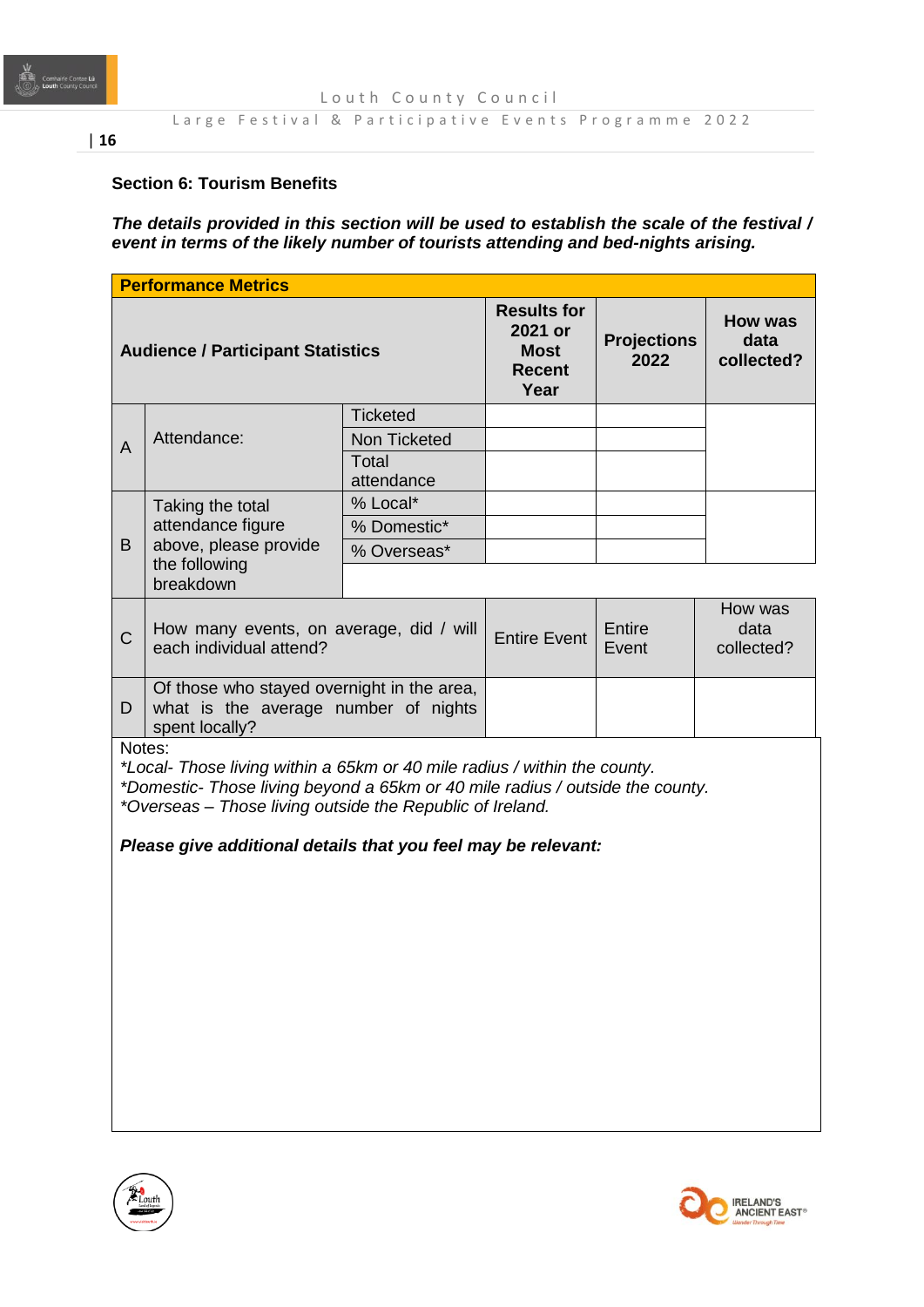Large Festival & Participative Events Programme 2022

**Describe how your festival is unique to your location and to Ireland and how the festival aligns to the County Tourism Strategy and Fáilte Ireland Regional Brand (max 300 words)**



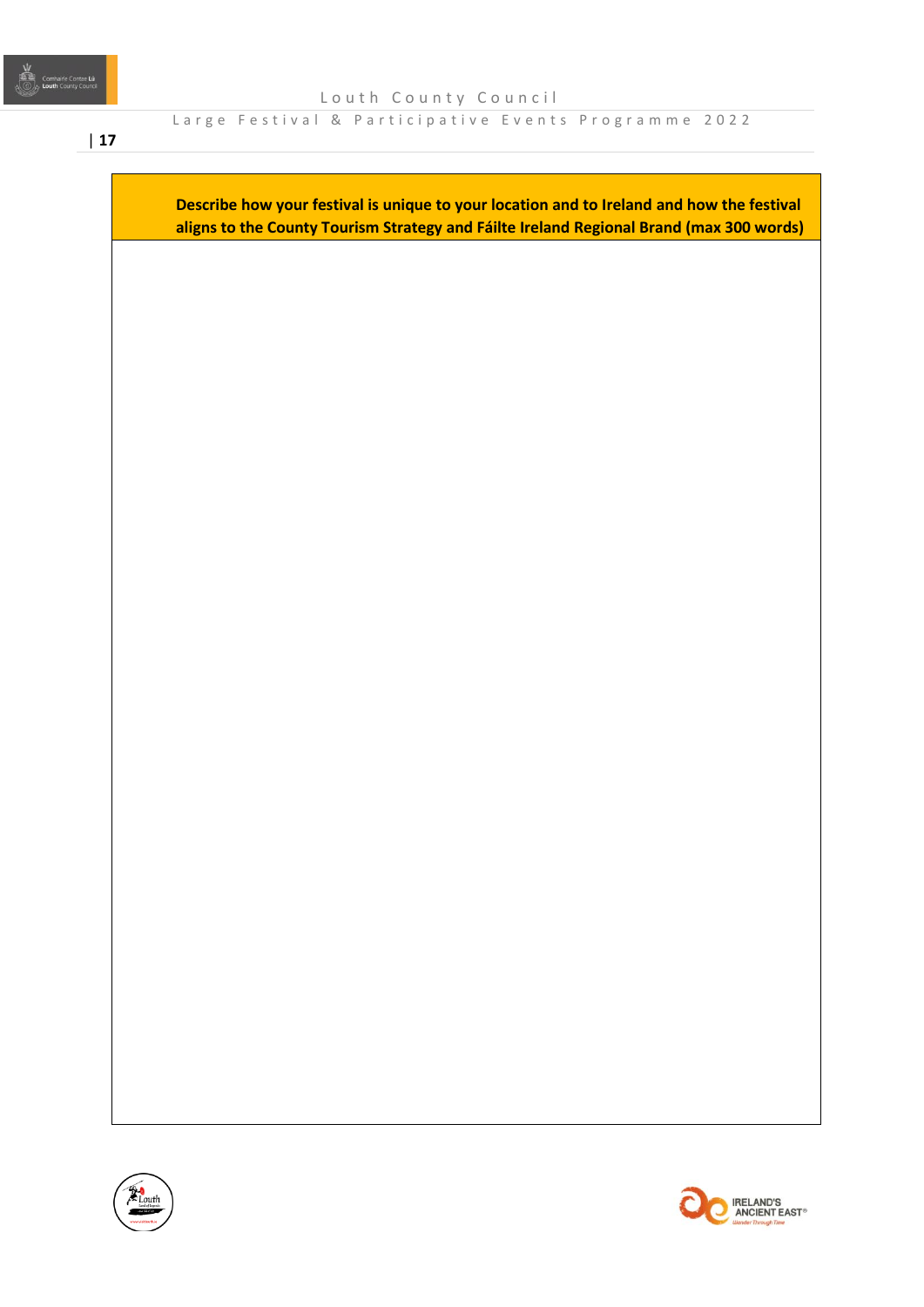

# **Section 7: Funding Requested**

# *Please detail below any grants applied for or received for this event in 2022*

| <b>Grants / Funding Applied for:</b>              | Yes / No | <b>Amount</b> |
|---------------------------------------------------|----------|---------------|
| <b>Arts Council</b>                               |          |               |
| <b>Local Authority</b>                            |          |               |
| Leader / Local Development Companies<br>$\bullet$ |          |               |
| Údarás na Gaeltachta                              |          |               |
| Fáilte Ireland                                    |          |               |
| Other (please specify)                            |          |               |

**Financial Sustainability Strategy: Please provide details of your strategy to increase (a) your total funding and (b) your other sources of funding. (maximum of 200 words)**



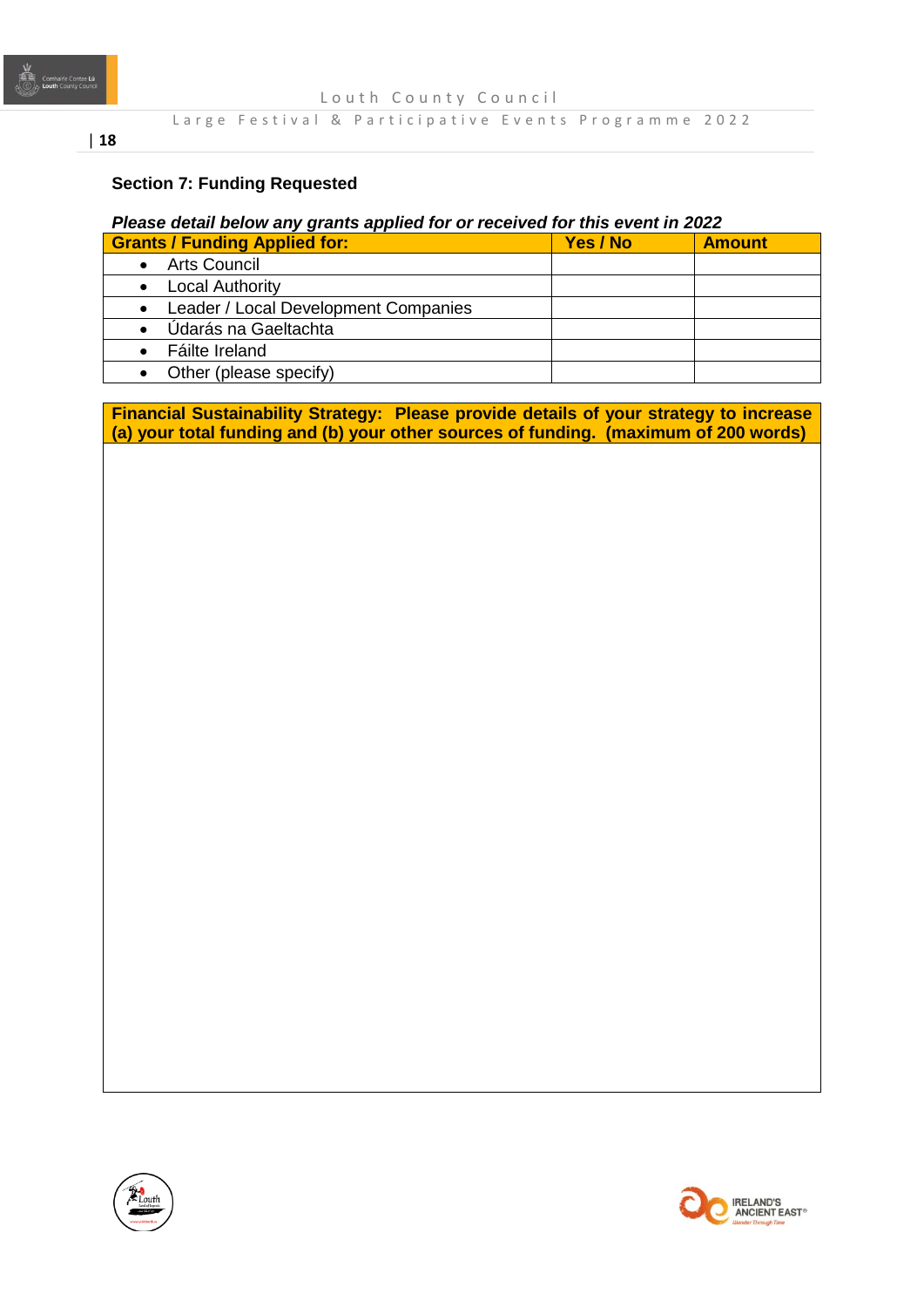

# | **19**

#### **Section 8: Declarations, Disclosures & Signatures**

#### **Disclaimer – please read carefully**

It will be a condition of any application for funding under the terms and conditions of the Louth County Council Large Festival & Participative Events Programme that the applicant has read, understood and accepted the following:

- 1. Louth County Council shall not be liable to the applicant or any other party, in respect of any loss, damage or costs of any nature arising directly or indirectly from:
	- a. The application or the subject matter of the application.
	- b. The rejection for any reason of any application.
- 2. Louth County Council shall not be held responsible or liable, at any time in any circumstances, in relation to any matter whatsoever arising in connection with the administration of activities.
- 3. This is a competitive grant process and you should understand that there is no guarantee of funding for festivals or events which achieve the minimum eligibility conditions.
- 4. The information provided in this application and all information given in any documentation submitted in support of the application is truthful and accurate
- 5. Freedom of Information Louth County Council wishes to advise applicants that, under the Freedom of Information Acts the information supplied in the application form may be made available on request, subject to Louth County Council's obligations under law. Louth County Council agrees to employ appropriate measures to keep applicants' data safe and secure; to prevent its unauthorised or accidental disclosure, access or alteration; and to ensure that personal data will be processed only in accordance with the relevant provisions of the Data Protection legislation. (GDPR).

You are asked to consider if any of the information supplied by you in this application should not be disclosed because of sensitivity. If this is the case you should, when providing the information, identify same and specify the reasons for its sensitivity. Louth County Council will consult with you about sensitive information before making a decision on any Freedom of Information request received. However, if you consider that none of the information supplied by you is sensitive, please complete the statement below to that effect. Such information may be released in response to a Freedom of Information request.

I / We agree that none of the information supplied is sensitive, and any, or all, of the information supplied, may be released in response to a Freedom of Information request.

YES



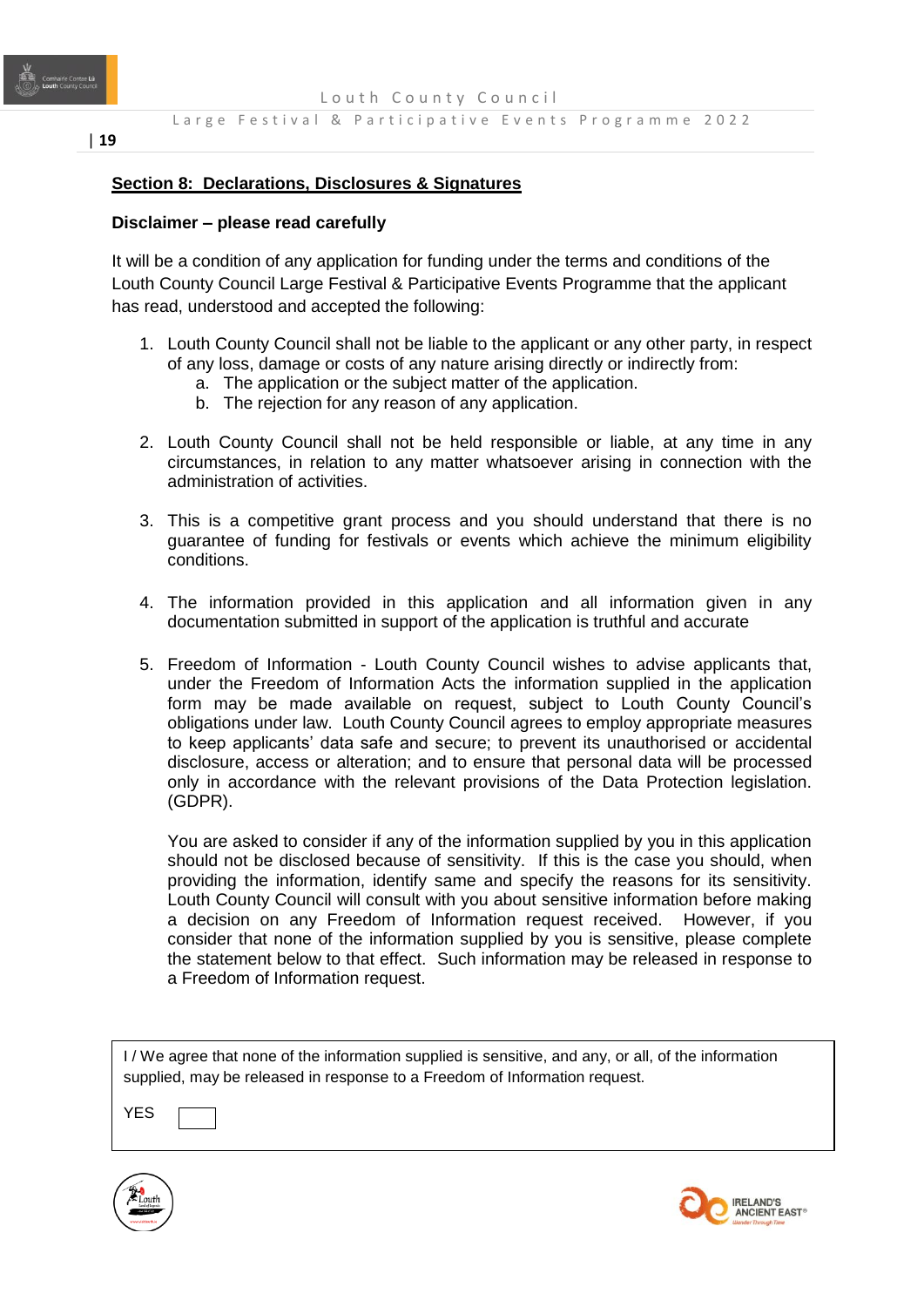

# **DECLARATION**

#### **Declaration of Applicant(s)**

I / We have read and understood the information and criteria applicable to the Fund and agree to comply in full therewith.

I / We certify that all information provided in this application, and all information given in any documentation submitted in support of the application is truthful and accurate and that I have not applied to any other city / county council for funding for this Event.

I / We confirm compliance with GDPR and all its requirements.

I / We acknowledge that any personal information submitted to Louth County Council will be obtained and processed in line with the Data Protection Acts and GDPR.

By submitting an application, applicants agree to the processing and disclosure of the applicant's information by the Council, if required, for fund administration, reporting, evaluation and audit purposes; and successful applicants further consent to the disclosure of this information (e.g. name of successful applicant, amount of award, event details, etc.) by Louth County Council in connection with the marketing or promotion of the scheme and event.

All events must adhere to any Government and Health and Safety guidelines in place at the time of the event.

#### *More than one group member must sign the application.*

| Date: ___________________ |
|---------------------------|
|                           |
|                           |
|                           |
|                           |